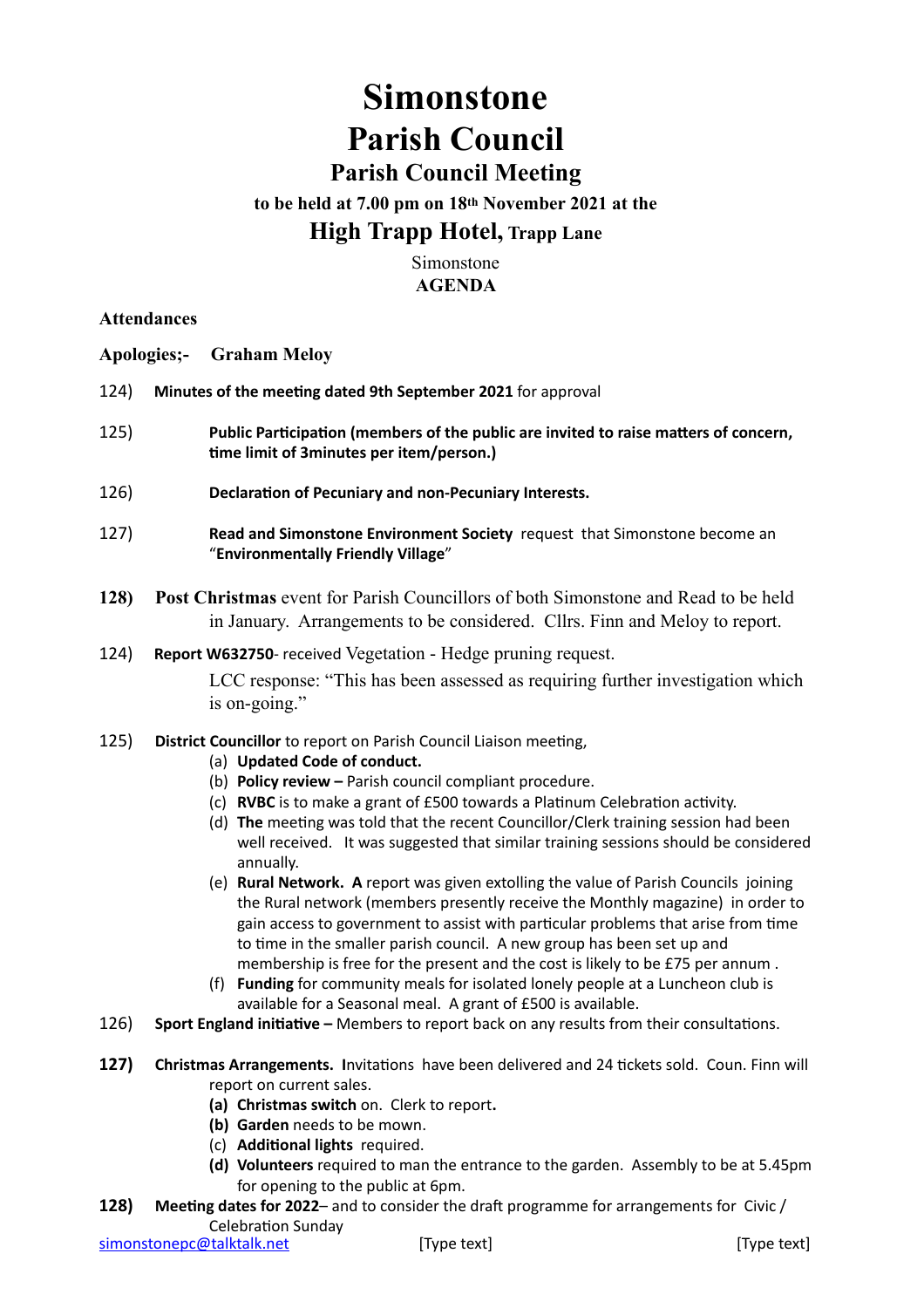**129) Martholme Greenway**. Cllr. Barker to report. Request for further information and letter regarding the report on entrance to the track from Simonstone. The Ramblers Association has been contacted for assistance. SUSTRANS are in various discussions concerning the Cycle tracks identified in the County Travel plan. I requested that the missing link (Martholme Greenway) in the national network should not be forgotten.

#### **130) RSVH Cllr. McKelvey to report.**

- (a) **Defibrillator** report Coun . Finn**.**
- (b) Coun. Peat to report on discussions having taken place regarding an incident in the Village Hall. A user had collapsed. The Clerk will report on types and costs of a defibrillator at the PC meeting.
- 131) **Platinum Celebration Commemoration**: Various ideas have been discussed regarding a way in which the Parish Council can mark the occasion and it was agreed at the last meeting that residents affected should be consulted before proceeding with any suggestions. Environment group to creat a community garden. Benches in various locations yet to be decided. Other suggestions yet to be made. In order to regularise the system, all suggestion may be made. In order to regularize matters it is suggested that ideas from residents and organisations be forwarded to the PC for its consideration by January 6th.
- **132) Complaint Cllr. Peat** to report re. Back Lane concerns **.**

#### **133) PLANNING**

**(a) Parish Plan;** Cllr Hampson to report.

| <b>Planning Application</b><br>3/2021/1040 | Planning Officer; Laura Eastwood<br>01200 425111                                                                                                                       | Grid Ref: 377134 434571 |
|--------------------------------------------|------------------------------------------------------------------------------------------------------------------------------------------------------------------------|-------------------------|
| Proposal:                                  | Variation of S106 agreement attached to planning permission 3/1993/0056 in order<br>to allow the annexe known as Littleholme to be sold or let as a separate dwelling. |                         |
| Location:                                  | Beacon Holme Whalley Road Simonstone BB12 7HT                                                                                                                          |                         |
| <b>Parish Council</b>                      |                                                                                                                                                                        |                         |
| <b>Planning Application</b><br>3/2021/0995 | Planning Officer; Sarah Heppell<br>01200 425111                                                                                                                        | Grid Ref: 377945 435073 |
| <b>Proposal:</b> $29/10/2021$              | Proposed extension to the existing dairy cattle milking building to<br>accommodate dairy herd<br>Agricultural determination Application for tree works                 |                         |
| Location:                                  | Law Farm Trapp Lane Simonstone BB127JE                                                                                                                                 |                         |
| <b>Parish Council</b>                      |                                                                                                                                                                        |                         |
| <b>Planning Application</b><br>3/2021/1089 | Planning Officer; Laura Eastwood<br>01200 425111                                                                                                                       | Grid Ref: 3             |
| Proposal: 29/10/2021                       | Retrospective application for 3 Storage containers                                                                                                                     |                         |
| Location:                                  | Trapp Forge. Trapp Lain Simonstone BB12 7QW                                                                                                                            |                         |
| <b>Parish Council</b>                      |                                                                                                                                                                        |                         |

#### **135) Finance**

**Grant request** –RSVH – Coun. Peat to report.

LCC – A Grant towards the purchase of a Traffic mirror has been received from the County Council's Parish Champion. Unfortunately, permission has not been received from the landowner to place the mirror in an appropriate position. The dedicated fund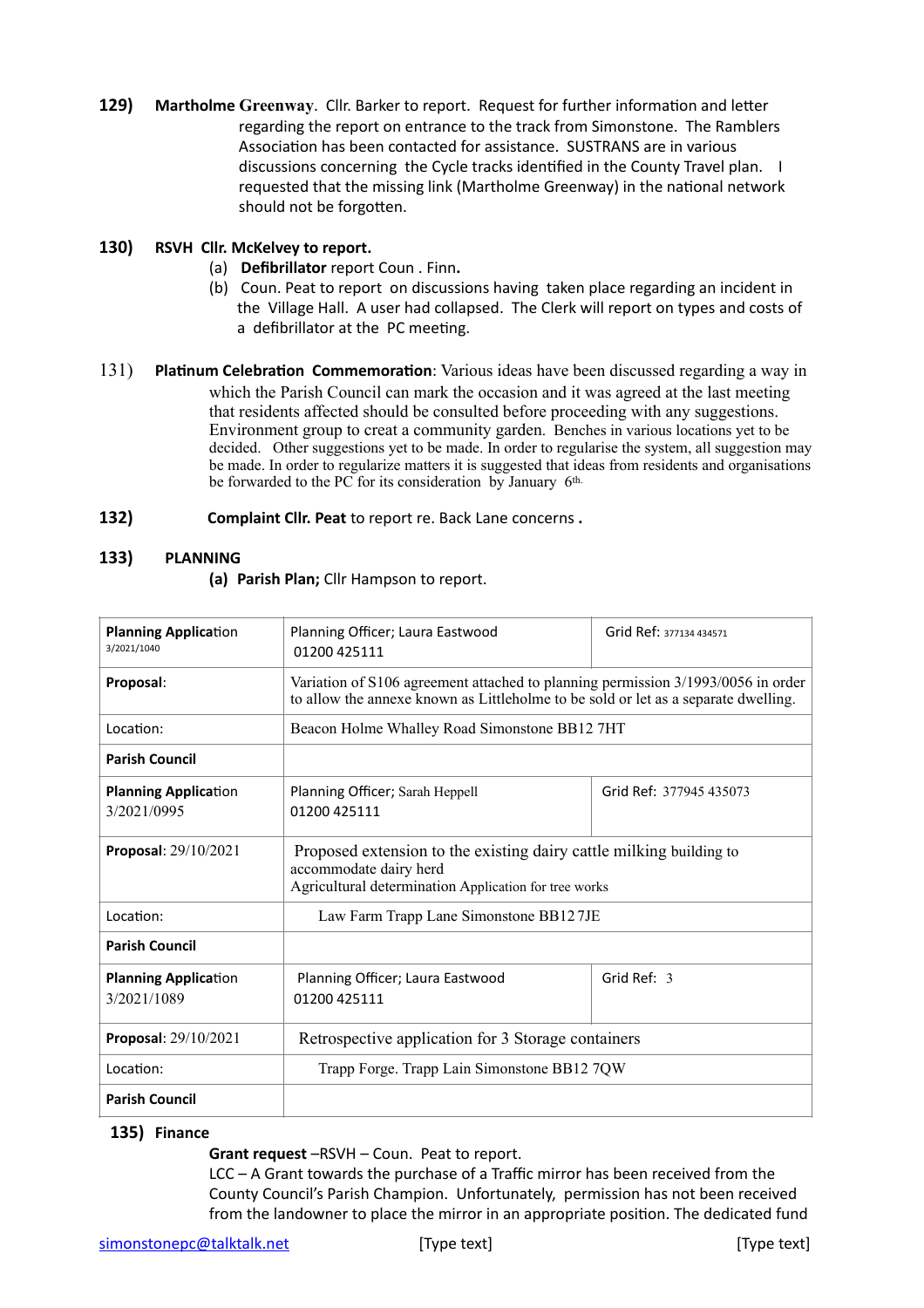will have to be returned to the Parish Champion.

- (a) Electricity Cost -The price for Electricity for the Christmas Tree is to rise from 25.40p to 33.80p per unit. Fixed term contracts are on offer but our usage is too little to apply.
- (b) There is a need to purchase a set of bulbs for the coming season to replace the failed set.
- (c) Arrangements for Lighting of the Christmas tree have been made by St Peter's School and as a consequence there has been duplication of an invitation to a special Guest. . The School requested funding last year for some seating to add their areas. Since that time there have been various changes to the requirement s and due Covid 19 the original costs of the supply materials the original cost of the supply materials has been revaluated and local company is meeting the schools requirement. The school has undertaken to pay for them and submit a claim to the PC for payment. .

#### **(d) Payment of accounts**

| (i) IR Hirst         | Salary               | £574.48 |
|----------------------|----------------------|---------|
| (ii) HMRC            | Tax                  | £135.00 |
| (iii) R Hirst        | Expenses             | £94.32  |
| (iv) Parish Champion | Grant refund £400.00 |         |
| $(v)$ C              | Christmas lights     |         |

**136)Members Notice Coun. Peat to report.**

**Date of the next Parish Council Meeting: 13th January 2022 at 7pm. Members of the Public are welcome to attend Parish Council Meetings.**

> **I R Hirst…………………… Clerk to the Parish Council**